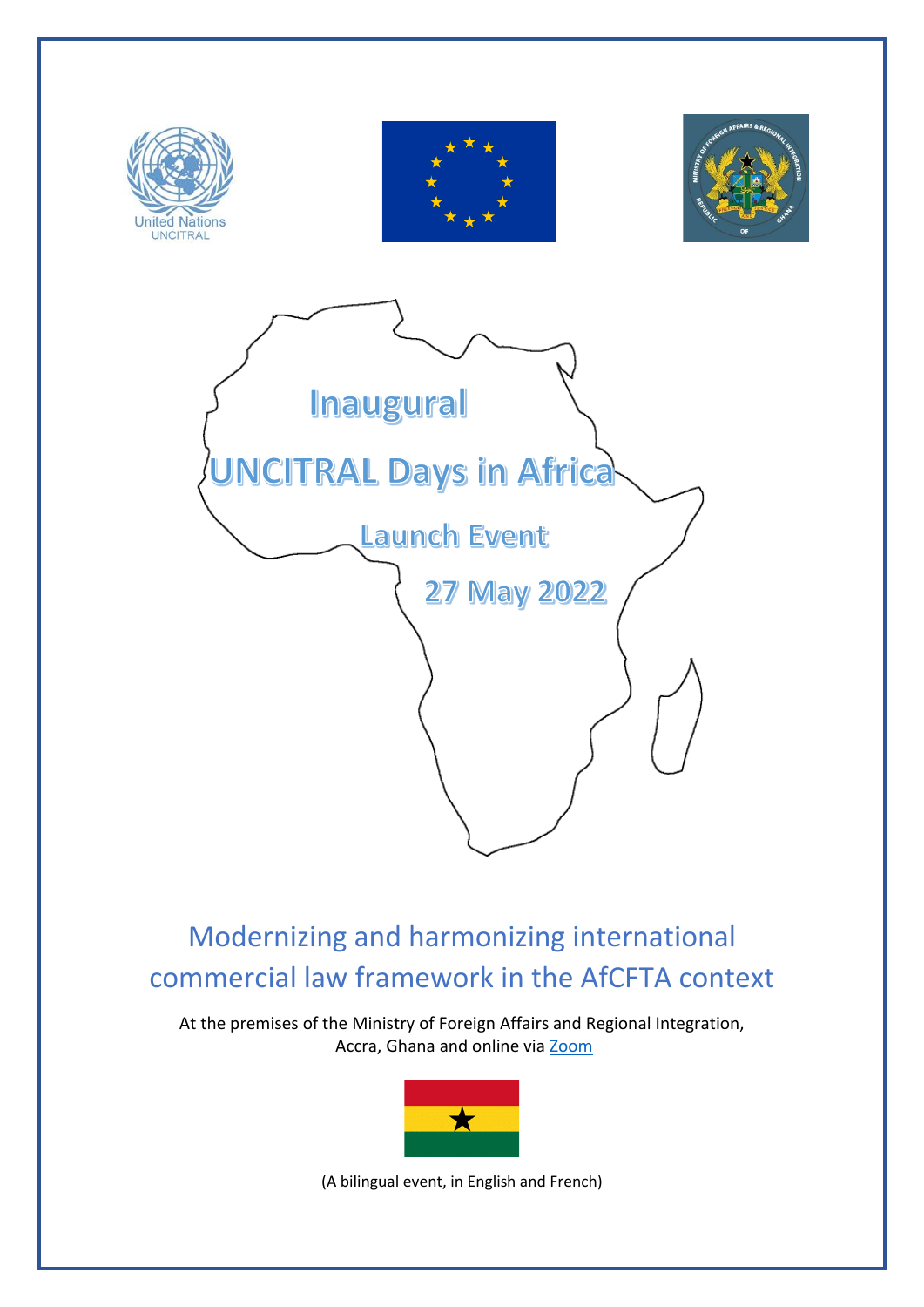#### **Introduction**

¨UNCITRAL Days¨ are a series of academic events held to celebrate both the establishment of the United Nations Commission on International Trade Law (UNCITRAL) in December 1966, and to raise awareness of UNCITRAL instruments and the importance of legal harmonization amongst the next generations of legal thinkers and policymakers. It seeks to engage with law students and future participants in, and contributors to, the work of UNCITRAL.

The UNCITRAL Days project was first launched as a regional event in 2014 by the UNCITRAL Regional Centre for Asia and the Pacific, and in 2020 the inaugural Latin America and Caribbean UNCITRAL Day was held. The events ¨UNCITRAL Days¨ are organised by institutions of higher learning and public agencies during the last quarter of each year, with the support of the UNCITRAL Secretariat, and under a general UNCITRAL-related theme. In 2020, there were 19 events in the Asia-Pacific region, with 35 partnering universities and institutions in 10 jurisdictions, and 30 events in Latin America and the Caribbean, with 34 participating universities and institutions in 16 jurisdictions.<sup>1</sup> Together, they reached many thousands of participants.

At its 54<sup>th</sup> Session in July 2021, UNCITRAL welcomed the successes of the 2020 annual UNCITRAL Day and welcomed the forthcoming 2021 series, and heard the potential benefits for other regions to host UNCITRAL Day events. In this regard, the Chairman of UNCITRAL, H.E. Amb. Philbert Abaka Johnson (Ghana) called upon States to support the expansion of the project to Africa and expressed his wish to see the UNCITRAL Days project launched in Africa in 2022.

At an Africa Forum held in conjunction with UNCITRAL's 54th session, approximately 50 representatives from African States shared their thoughts on areas of commercial law with particular resonance in the region. These areas included the digitization of the economy; the establishment of a harmonized legal framework for a fair and efficient settlement of international investment disputes and proposed reforms in that field; support for enterprises from establishment to exiting the market through insolvency proceedings; and transparency, accountability and good governance in the rules governing commercial relations. The harmonization of the commercial law framework has taken on greater importance in the context of the increased economic ties among African countries following the entry into force of the African Continental Free Trade Area Agreement (AfCFTA).

**The inaugural UNCITRAL Days in Africa will start with a Launch Event on 27 May 2022 in Accra, Ghana co-hosted by the Ministry of Foreign Affairs of Ghana and the UNCITRAL Secretariat, and with the support of the European Union. The launch event will discuss the legal framework needed to implement AfCFTA commitments in the area of international trade.**

#### **High-Level launch event for the UNCITRAL Days in Africa**

The objectives of the launch event are to kick-off the UNCITRAL Days project in Africa and to encourage securing wide participation from as many African universities as possible in UNCITRAL Days in Africa, by organizing an event on their campuses or online in the last quarter of 2022. In light of the topics discussed at the Africa Forum, discussions at the academic events may focus on – as an overarching theme – **the modernization and harmonization of international commercial law framework in the AfCFTA context**.

The launch event will present the UNCITRAL Days in Africa project and highlight its importance for raising the voices from Africa in the ongoing and future work of UNCITRAL. It will also introduce participants to UNCITRAL and its legislative and non-legislative work (technical cooperation and assistance to law reform and online tools supporting the use and interpretation of UNCITRAL texts and internship programmes).

<sup>&</sup>lt;sup>1</sup> Reports of the 2020 UNCITRAL Day's activities are published on the UNCITRAL website, available [here](https://uncitral.un.org/sites/uncitral.un.org/files/media-documents/uncitral/en/lacdayreport_2020.pdf) for the 2020 LAC Days an[d here](https://uncitral.un.org/sites/uncitral.un.org/files/media-documents/uncitral/en/apdayreport_2020.pdf) for the 2020 AP Days.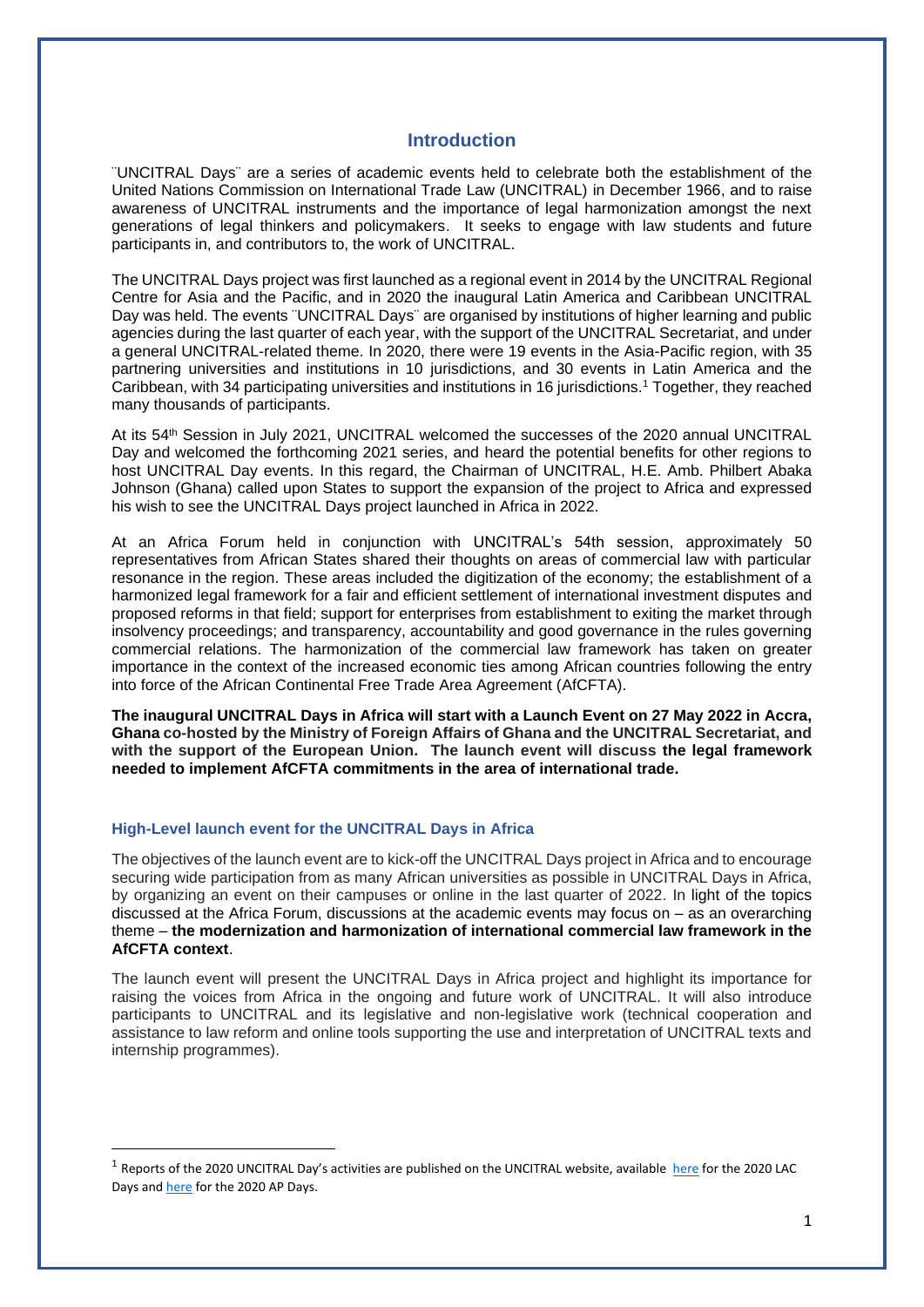# **Inaugural UNCITRAL Days in Africa**

# **Launch Event - Programme**

# **Friday 27 May 2022**

## **9:00-13:30**

**Moderator**: Ms. Anna Joubin-Bret, Secretary, UNCITRAL

### *Opening remarks (9:30-09:50)*

- *- Hon. Shirley Ayorkor Botchwey, Minister for Foreign Affairs and Regional Integration, Republic of Ghana*
- *- Hon. Yaw Osei Adutwum, Minister for Education, Republic of Ghana*
- *- H.E. Mr. Irchad Ramiandrasoa Razaaly, Ambassador of the European Union to the Republic of Ghana*

*Commemorative photograph (09:55-10:00)*

*Keynote address: A message to future leaders in international trade law (10:00-10:15)*

*- H.E. Mr. Philbert Abaka Johnson, Permanent Representative of the Republic of Ghana to the United Nations in Vienna and Chairman of UNCITRAL*

### *Introduction to UNCITRAL (10:15 -10:30)*

- *Ms. Anna Joubin-Bret, Secretary, UNCITRAL: UNCITRAL's legislative work and its* relevance for the region
- *- Ms. Caroline Nicholas, Head, Technical Assistance Unit, Senior Legal Officer, UNCITRAL secretariat:* Technical assistance activities of the UNCITRAL secretariat and *rationale* of UNCITRAL Days

## *A view from participating institutions on past UNCITRAL Days (10:30-10:45)*

Feedback on experiences with the UNCITRAL Days in other regions and on its benefits for students, academic institutions, and other interested stakeholders

- *- Prof. Jaemin Lee*, *Seoul National University,* Republic of Korea, sharing his experience with the UNCITRAL Asia Pacific Days from 2014 through 2021
- *- Prof. Paula All, President of the American Association of International private law* (Asociación Americana de Derecho Internacional Privado or ASADIP), sharing her experience with the UNCITRAL LAC Days in 2021

## *Synergies with the work of regional and international organizations active in Africa (10:45-11:15)*

*- Ms. Angela Lusigi, Resident Representative, United Nations Development Programme (UNDP), Republic of Ghana*